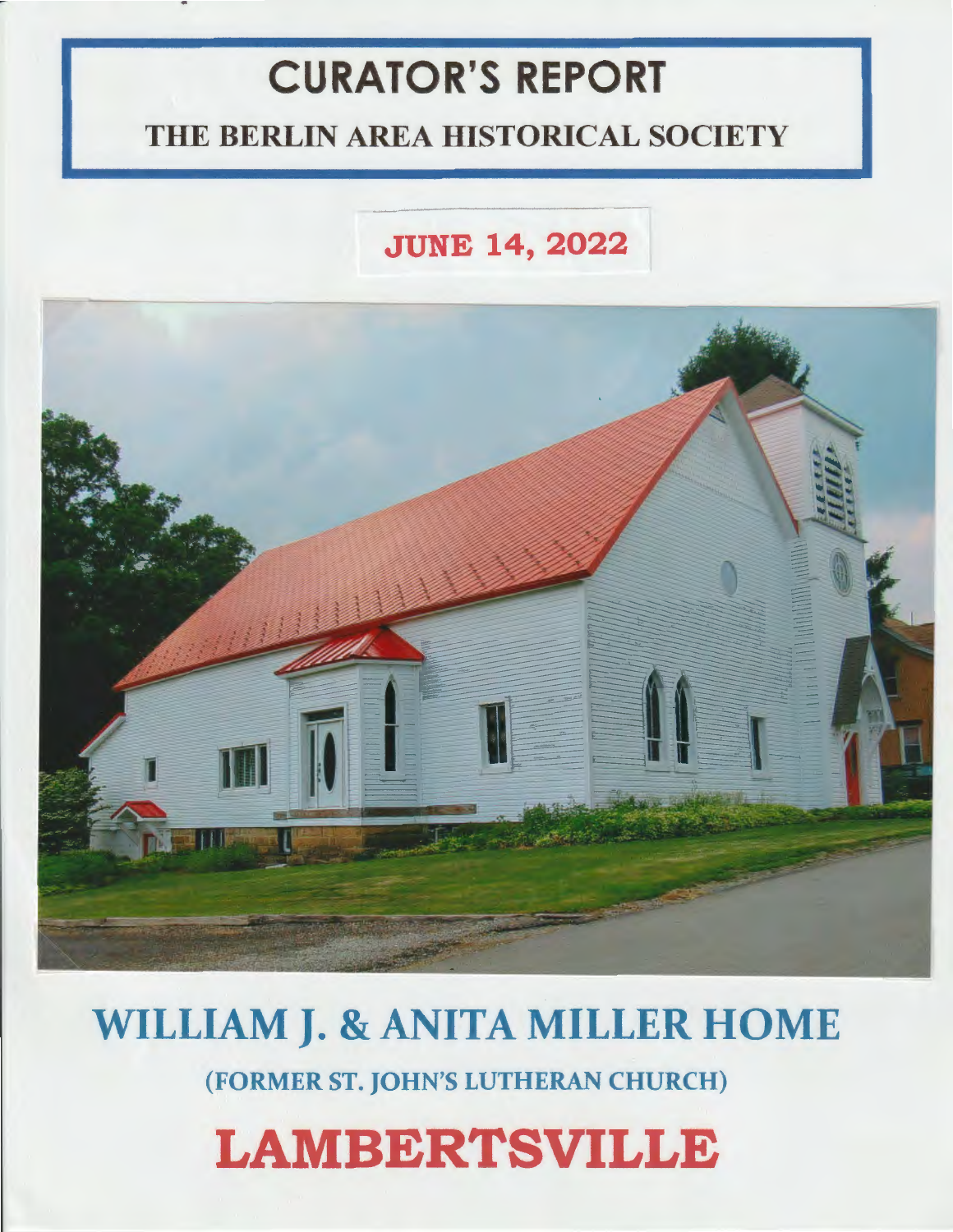### IT'S A BIRD, IT'S AN AIRPLANE! NO, IT'S A WOODPECKER'S HOLE!



BOARD MEMBERS: (L TO R): JOHN LONG, LARRY PRITTS AND STEWART SAYLOR



THIRTY-FIVE FIFTH GRADERS AT BBHS ENJOY MAY 9, 2022 TOUR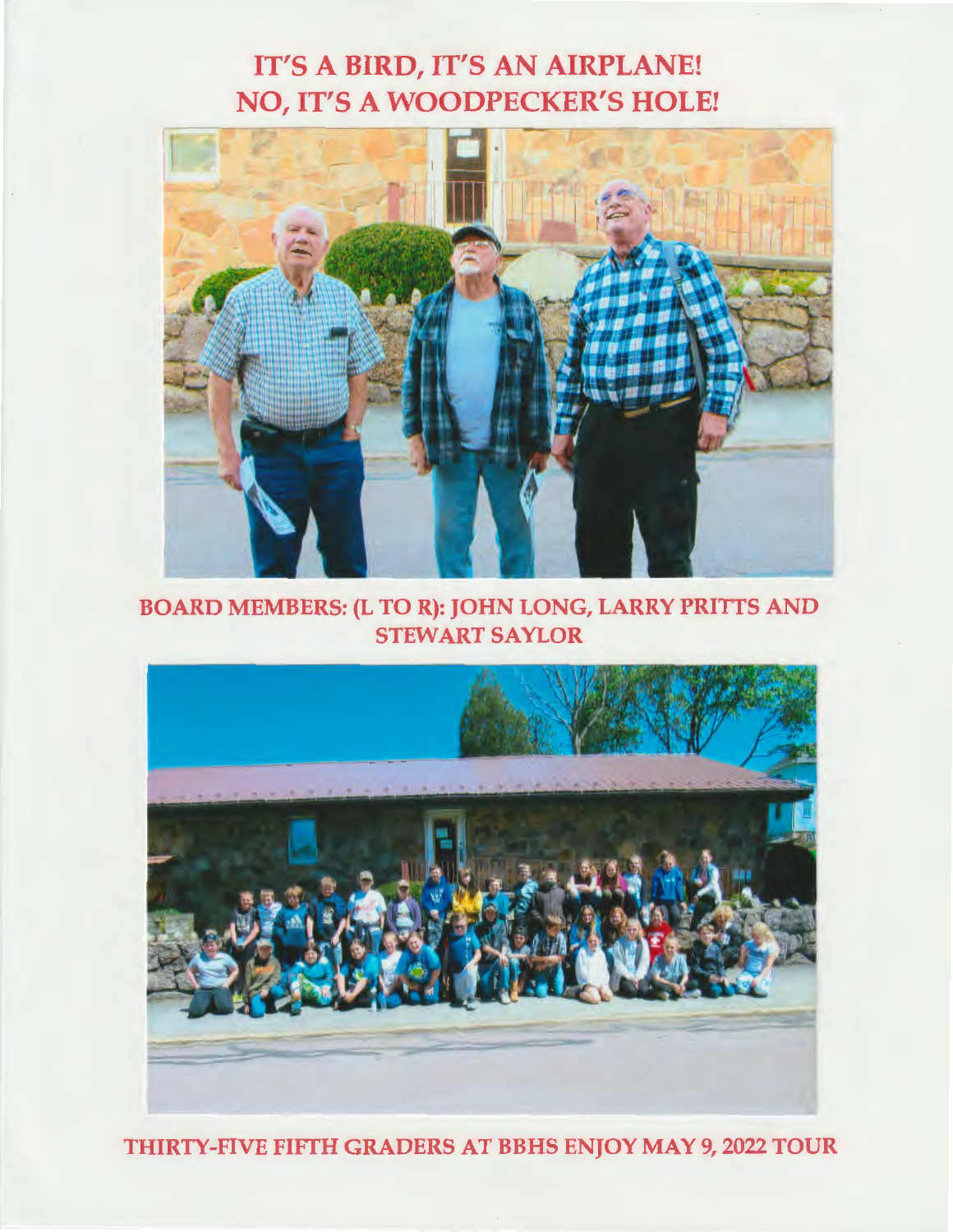### **IN A GARDEN OF FLOWERS**

If **Tulips** would find **Lady Slippers** at the bed of **Sweet Williams,** would it create a scandal in a **garden of flowers?** 

Would **Touch Me Nots** explode, would snap dragons, snap, would **Tiger Lillies** roar, and would **Dew Drops** fall from the eyes of **Weeping Willows?** 

### **BERLIN BROTHERSVALLEY SCHOOL MENU 1976**

March 1 - 5, 1976

- Mon: Chili Con Carne C. Slaw - Italian Bread Pineapple Sl/Frosted Grahams Milk-butter
- Tues: Pizza/penperoni Tator Tots/B. Corn Pear Half/Peanut Butter Cookie Milk-butter-bread
- Wed: T. Cheese Sandwich $\frac{1}{2}$  D. egg Tomato Rice Soup Carrot & Celery Stix Gelatin/apricots - Spice Cake Milk-butter
- Thur: BiCentennial Menu (Melting Pot) Melting Pot Stew Dutch Delight Salad English Crumpets/butter Chinese Almond Cookie Settlers **Milk**
- Fri: Cheese Dreams/pickle B. Broccoli/French Fries Gobs/Apple Sauce Milk-butter-bun

### **SUMMER IS THE SEASON THAT BUGS US!**

**1819-1901** 

**PHILIP HAY** 



**Son of Peter Simon and Elizabeth (Walker) Hay. Grandson of Pioneer Simon Hay and Anna Marie (Shaver) Hay.** 

**Philip Hay and wife, Anna Olinger Hay were the prominent residents of "Fairview Farm" in Brothersvalley Township, which is owned by Jim and Lissa Paxton** in **2022.** 

**11 children were born to Philip and Anna Hay's marriage: William P.; Miss Elizabeth; Hiram P.; Silas Sylvester; Peter S.; Mrs. Millard (Malinda) Walker; Mrs. Wilson (Clara) Walker; P. Ephraim; Mrs. Lewis (Sarah) Berkley; Mark; and Luke. We have an 11 page genealogy of his children and grandchildren.** 

**His framed picture was donated by David R Hay, Curator.**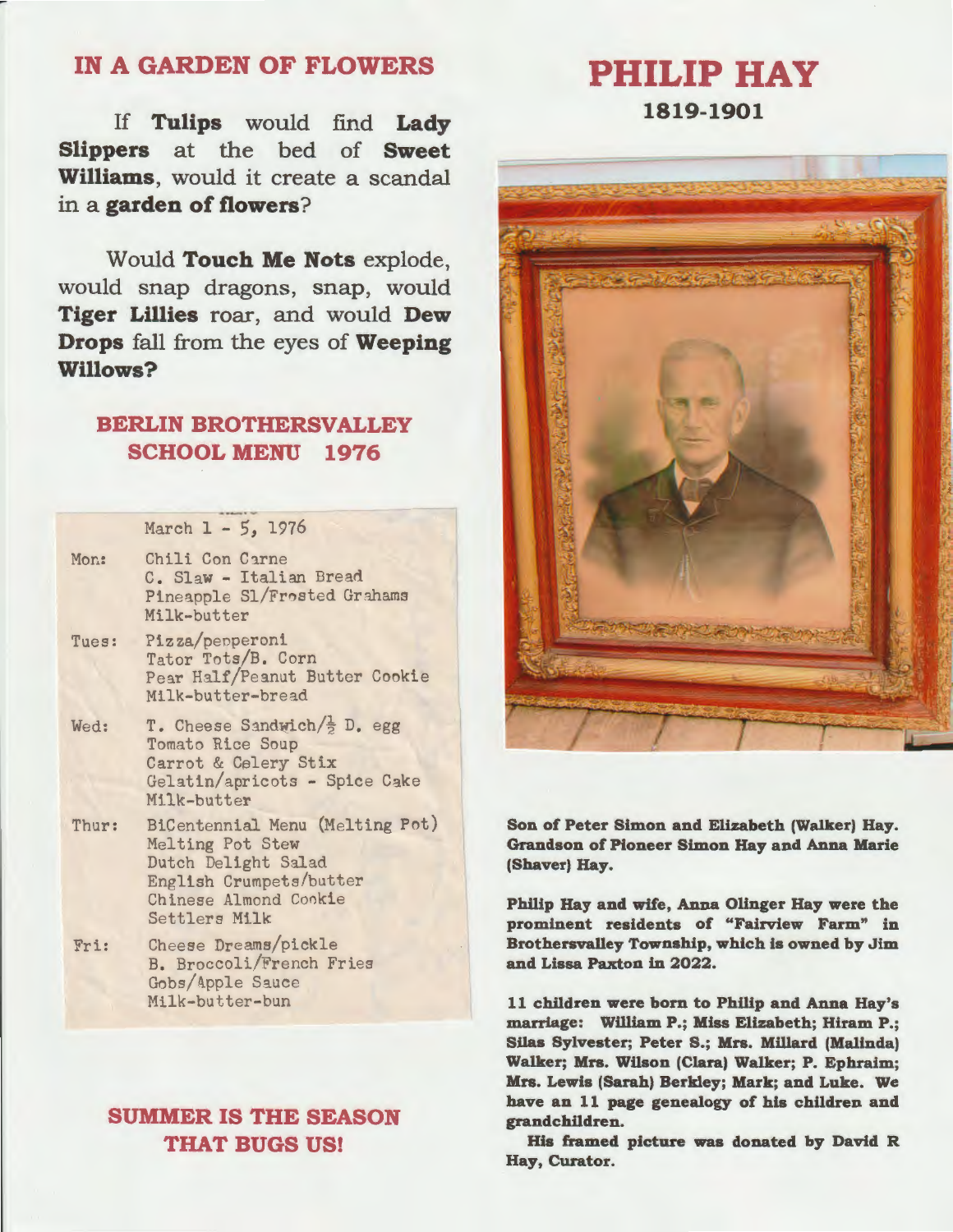## **HOLLEN FAMILY'S ONE-HORSE SLEIGH BECOMES A NEW ACQUISITION!**

On the afternoon of May 17, 2022, a one-horse sleigh (in mint condition) was donated to the Berlin Area Historical Society by Charles and Cindy Hollen from Northern Cambia. Tom Calvert transported the new acquisition to Berlin in his Ford pick-up truck to the barn at BAHS with curator David Hay traveling along. It was a trip of approximately 62 miles made on a beautiful spring afternoon. The Hollen couple has sold their ten-acre property near Barnsboro and Spangler in Cambria County with plans to re-located nearer to Indiana, PA where their daughter and her family reside.



### **CINDY AND CHARLES HOLLEN BEHIND THE RESTORED ONE-HORSE SLEIGH THEY'VE DONATED TO BAHS!**

The sleigh had been stored for the past 38-years in one of the Hollen family's storage buildings. Prior to their ownership the sleigh had been owned by Charles' parents, the late Richard (1915-Dec. 24, 1990) and Rebecca (1915-2003) Hollen, who lived about five miles away in St. Benedict. Richard, who worked in the coal mining industry and was a lover of horses, had restored the sleigh. He enjoyed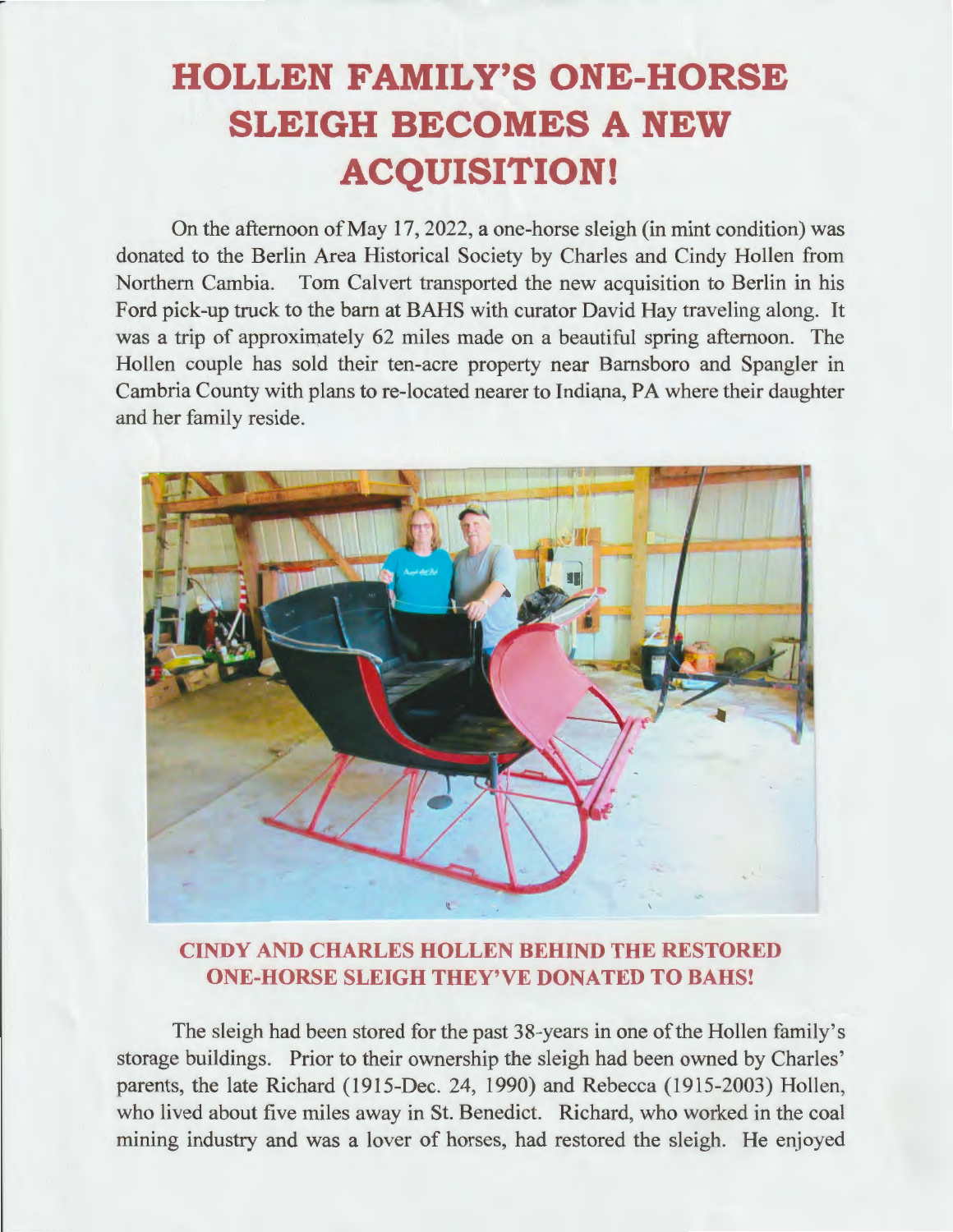# THE 75TH WEDDING ANNIVERSARY OF DALE EUGENE & BETTY G. "ETTA" **(MARKER)** CUSTER



BETTY "ETTA" AND DALE E. CUSTER HONORED BY THEIR FOUR SONS AND FAMILY IN HONOR OF THEIR 75TH WEDDING ANNIVERSARY. They were married on May 31, 1947.



DALE AND ETTA CUSTER WITH THEIR FOUR SONS: LEFT TO RIGHT: ALLEN EUGENE, ETTA - MOTHER; GREGORY LEE; MARK WAYNE, DALE- FATHER; AND LARRY DALE.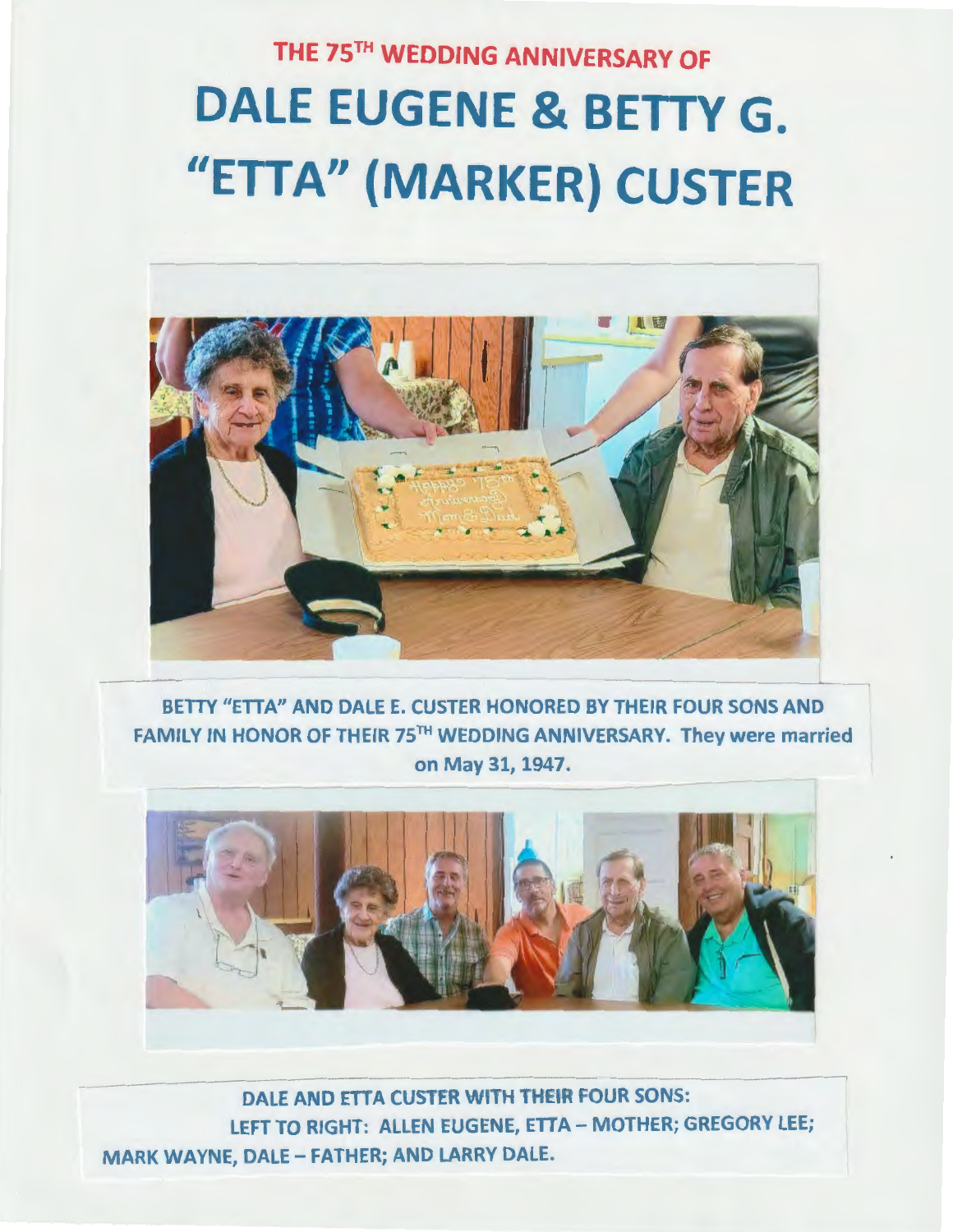hooking one of his horses into the sleigh and gliding over the snow in Cambria County. A picture of him riding in the sleigh also accompanies this story thanks to his son and daughter-in-law, who allowed us to copy an old photo from their family album.



#### **MORE THAN 40 YEARS AGO, THE LATE RICHARD HOLLEN IS PICTURED GLIDING ACROSS THE SNOW IN HIS SLEIGH BEING PULLED BY ONE OF HIS PRIZED HORSES.**

An auction was slated to dispose of contents from the Hollen's home and storage buildings along Nicktown Hill Road on May 21 with Auctioneer Wayne Templeton in charge. Prior to the auction, Charles had also sold some of his prized classic car collection. In recent years, Charles had been selling used autos at his property while his wife was serving as a Notary Public.

Knowing that the sleigh would be under roof and taken care of by the Berlin Area Historical Society, the Hollen family was delighted to donate the sleigh as a new acquisition to our barn. The couple and extended Hollen family members look forward to a future time when they can travel to Berlin and view the sleigh in its new display area.

Some years ago the boroughs of Barnesboro and Spangler merged together to form the community of Northern Cambria!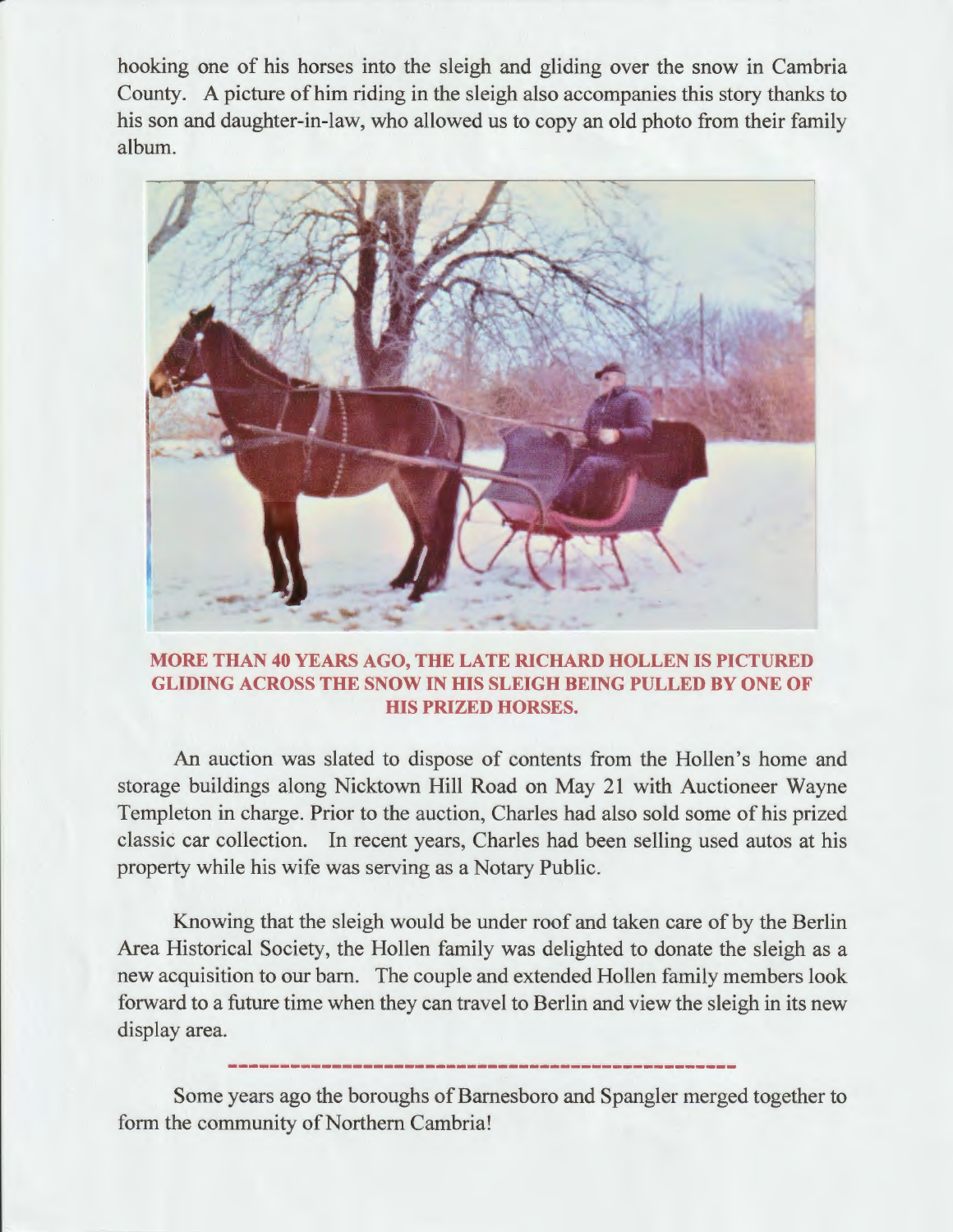

### HELPING WITH THE INVENTORY: SHIRLEY GARV, KAREN BITTNER, AND LEANNA COUGHENOUR



- HELPING ORGANIZE OLDER NEWSPAPER ITEMS: CAROLYN PAYNE